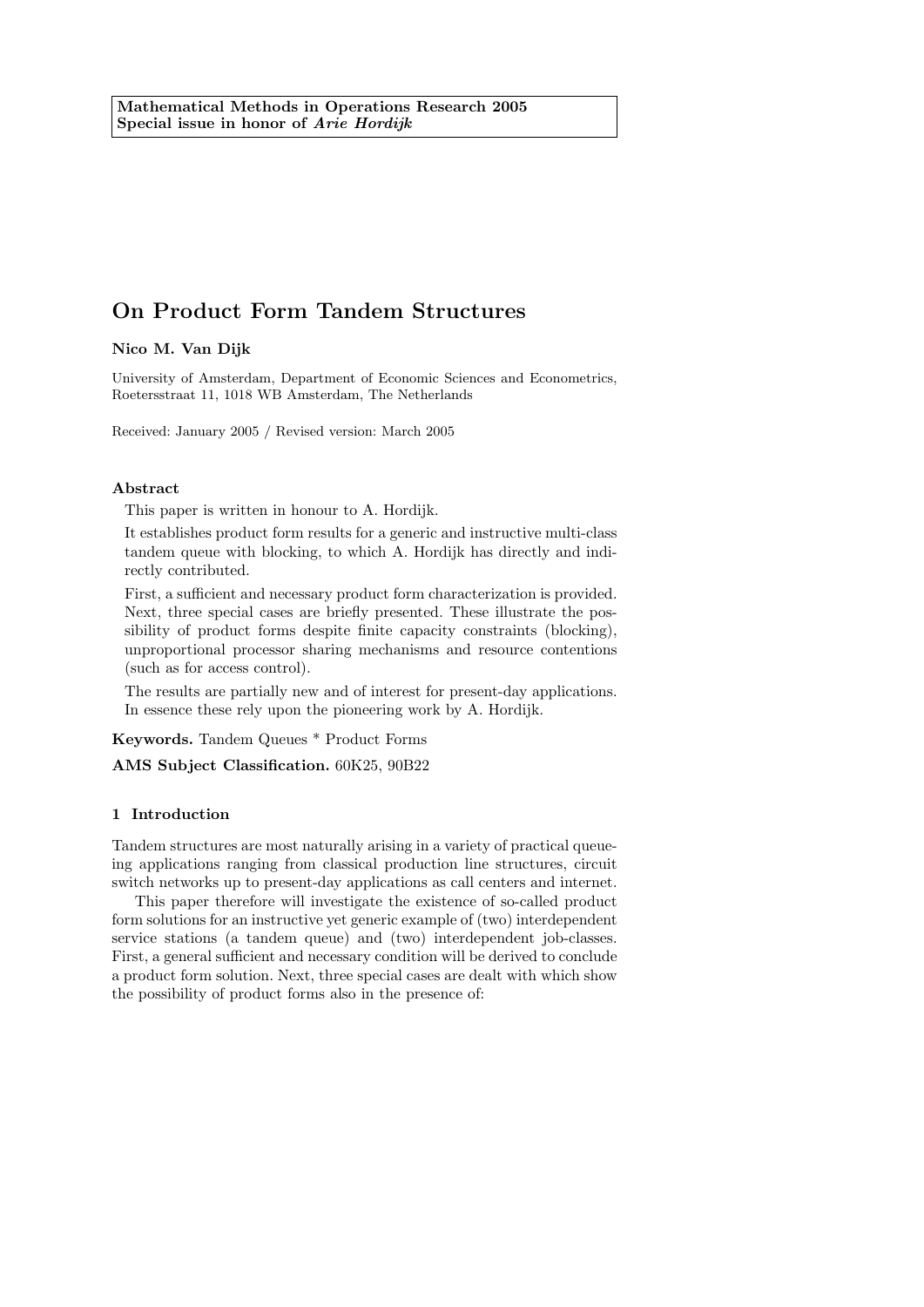- Intermediate blocking and delays
- A load dependent service sharing over the stations
- Job-class interdependent access (and departure) blocking

In addition, the insensitivity phenomenon is addressed briefly. The results are still highly actual and in the combined form as presented, which can be regarded as a multi-class extension and combination of earlier results that Arie Hordijk has contributed to, have not yet been reported.

### 2 General Product from Characterization

Purely for instructional and illustrative purpose, while still preserving the generic structure of consecutive service stages and job-class dependent service interactions, we restrict the presentation to a tandem structure with two service stations, indexed by  $i = 1, 2$ , and two job-classes indexed, by  $r = 1, 2$ . Let the vector **n** denote the state of the system as specified by:

 $n = (n_1, n_2)$  where  $n_i = (n_i^1, n_i^2)$  with  $n_i^r$  the numbers of class-r jobs at station *i*.

Parametrization. Under the assumption of exponential interarrival and service times, the following (exponential) parameters are then involved:

| $\lambda^r$ : | arrival rate of class- $r$ jobs at station 1.                                                                  |
|---------------|----------------------------------------------------------------------------------------------------------------|
| $\mu_i^r$ :   | service parameter (of the exponential service requirement) of                                                  |
|               | a class- $r$ job at station $i$ .                                                                              |
|               | $f_i^r(n_1, n_2)$ : total service capacity provided to class-r jobs at station i                               |
|               | when the system is in state $n = (n_1, n_2)$ .                                                                 |
|               | $\mathbf{b}_{ij}^r(\mathbf{n}_1,\mathbf{n}_2)$ : probability that a transition of a class-r job from station i |
|               | to station $j = i + 1$ is accepted to change the system state                                                  |
|               | from $\boldsymbol{n} + e_i^r$ into $\boldsymbol{n} + e_i^r$ (see notation below) where                         |
|               | $i=0$ indicates an arrival at the system and                                                                   |
|               | $j=0$ a departure from the system.                                                                             |
|               |                                                                                                                |

Notation. As we need to keep track of the total numbers of jobs also let,

$$
t = (n_1, n_2)
$$
 with  $n_i = n_i^1 + n_i^2$ ,  $i = 1, 2$ ;  
\n $z = (z^1, z^2)$  with  $z^r = n_1^r + n_2^r$ ,  $r = 1, 2$ .

Furthermore, we use the unit vector  $e_i^r, e_i, e^r$  with  $a + or a - sign$  for the corresponding states to denote one job more or less. Hence,  $\boldsymbol{n}$  +  $e_i^r$  for the state with one class-r job more of at station i and  $n$  -  $e_j^r$  for the state with one class-r job less at station j, and similarly  $z + e^r$  or  $z - e^r$ . We also use the convention that  $\boldsymbol{n} + e_0^r = \boldsymbol{n} - e_0^r = \boldsymbol{n}$ .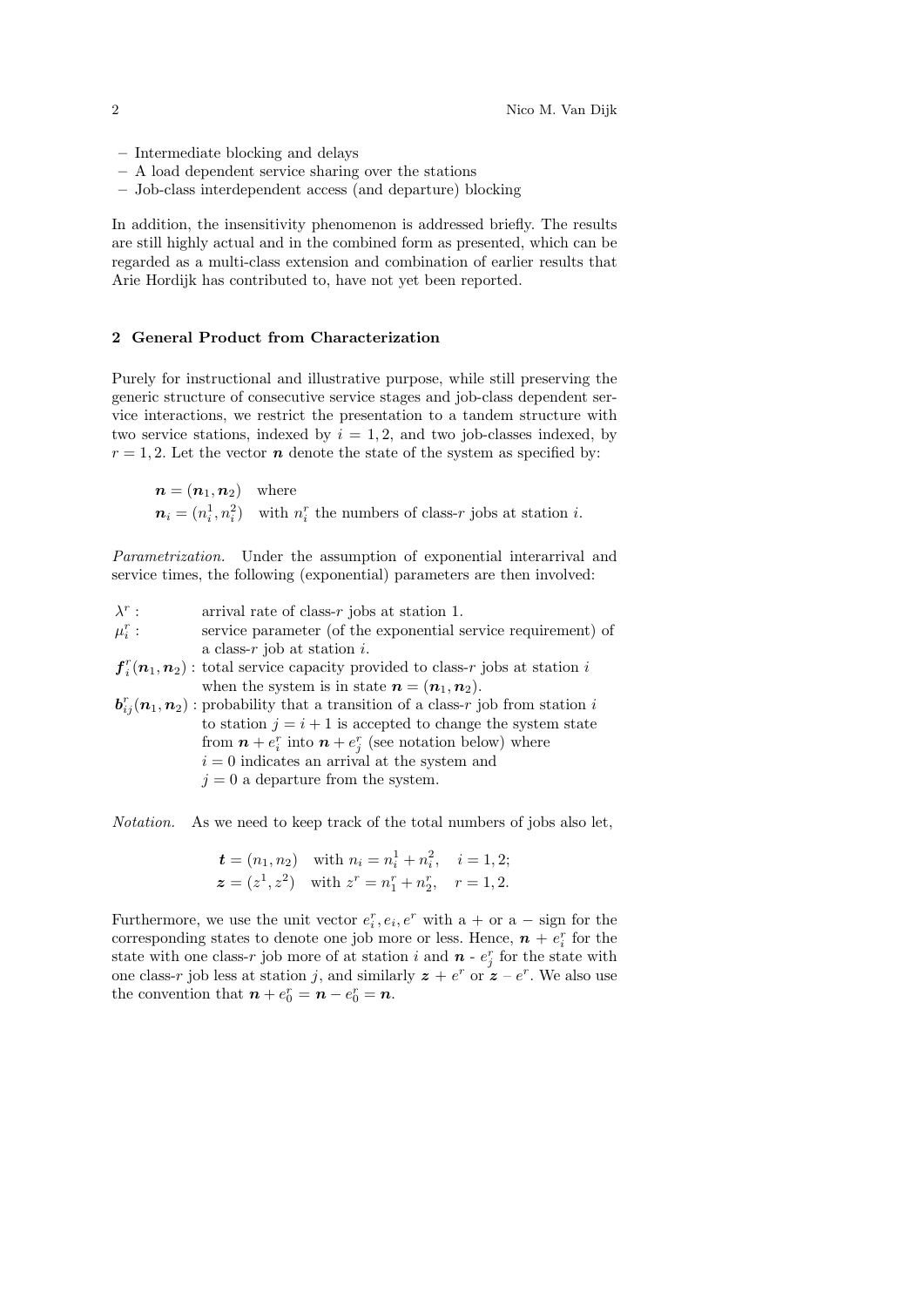### Steady state distribution

Under natural ergodicity assumptions for its existence, let  $\pi(\mathbf{n}_1, \mathbf{n}_2)$  denote the corresponding steady state distribution. We aim to investigate and characterize the analytical feasibility of this distribution. To this end, it suffices to find the (unique probability) solution of the global balance (or steady state Kolmogorov) equations. With  $\pi(\mathbf{n}_1, \mathbf{n}_2) = 0$  for all  $(\mathbf{n}_1, \mathbf{n}_2) \notin C$ where C is the set of admissible states  $(n_1, n_2)$ , these are given by:

$$
\begin{cases} \pi(n)\mu_1^1f_1^1(n)\,b_{12}^1(n-e_1^1)+\\ \pi(n)\mu_2^1f_2^2(n)\,b_{20}^1(n-e_2^1)+\\ \pi(n)\mu_2^2f_2^2(n)\,b_{20}^2(n-e_2^2)+\\ \pi(n)\mu_2^1f_2^1(n)\,b_{20}^2(n-e_2^2)+\\ \pi(n)\lambda^1b_{01}^1(n)+\\ \pi(n)\lambda^2b_{01}^2(n)\end{cases}=\begin{cases} \pi(n-e_1^1)\lambda^1b_{01}^1(n-e_1^1)+\\ \pi(n-e_1^2)\lambda^2b_{01}^2(n-e_1^2)+\\ \pi(n+e_1^1-e_2^1)\mu_1^1f_1^1(n+e_1^1-e_2^1)\\ \pi(n+e_1^2-e_2^2)\mu_1^2f_1^2(n+e_1^2-e_2^2)\\ b_{12}^2(n-e_2^2)+\\ b_{12}^2(n-e_2^2)+\\ \pi(n+e_2^1)\mu_2^1f_2^1(n+e_2^1)\,b_{20}^1(n)+\\ \pi(n+e_2^2)\mu_2^2f_2^2(n+e_2^2)\,b_{20}^2(n)\end{cases}
$$

We cannot expect an analytic solution unless we might be able to decompose these global equations into a more detailed balance equation for each  $i$  and r separately. More precisely, with  $\mu_0^r = \lambda^r$ ,  $f_0^r(n) \equiv 1$ , and  $i - 1 = 0$  for  $i = 1$  and  $i + 1 = 0$  for  $i = 2$ , for each i and r that is:

$$
\begin{cases}\n\pi(\boldsymbol{n})\mu_i^r \boldsymbol{f}_i^r(\boldsymbol{n}) \, \boldsymbol{b}_{i(i+1)}^r(\boldsymbol{n}-e_i^r) = \\
\pi(\boldsymbol{n}-e_i^r + e_{i-1}^r)\mu_{i-1}^r \boldsymbol{f}_{i-1}^r(\boldsymbol{n}-e_i^r + e_{i-1}^r) \, \boldsymbol{b}_{(i-1)i}^r(\boldsymbol{n}-e_i^r)\n\end{cases}
$$
\n(1)

# Adjoint Markov chain

To investigate the existence of a solution for (1), consider a continuous-time Markov chain at  $C$ , which will be called an *adjoint Markov chain*, with transition rates  $\bar{q}(n + e_i^r, n + e_j^r)$  for a change from a state  $n + e_i^r$  into  $n +$  $e_j^r$  given by:

$$
\bar{q}(\boldsymbol{n} + e_i^r, \boldsymbol{n} + e_j^r) = \begin{cases} \boldsymbol{f}_i^r(\boldsymbol{n} + e_i^r) \boldsymbol{b}_{i(i+1)}^r(\boldsymbol{n}), & j = i+1 \\ \boldsymbol{f}_i^r(\boldsymbol{n} + e_i^r) \boldsymbol{b}_{(i-1)i}^r(\boldsymbol{n}), & j = i-1 \end{cases}
$$
(2)

(Note that this chain coincides with the parametrization of the original tandem system in the natural flow direction  $i \rightarrow i + 1$ . In contrast though, also a flow in opposite direction is constructed).

Let  $H(n)$  denote the corresponding steady state distribution at C. This Markov chain is called reversible if for any pair of states  $n, n'$ :

$$
H(n) \bar{q}(n, n') = H(n') \bar{q}(n', n)
$$
\n(3)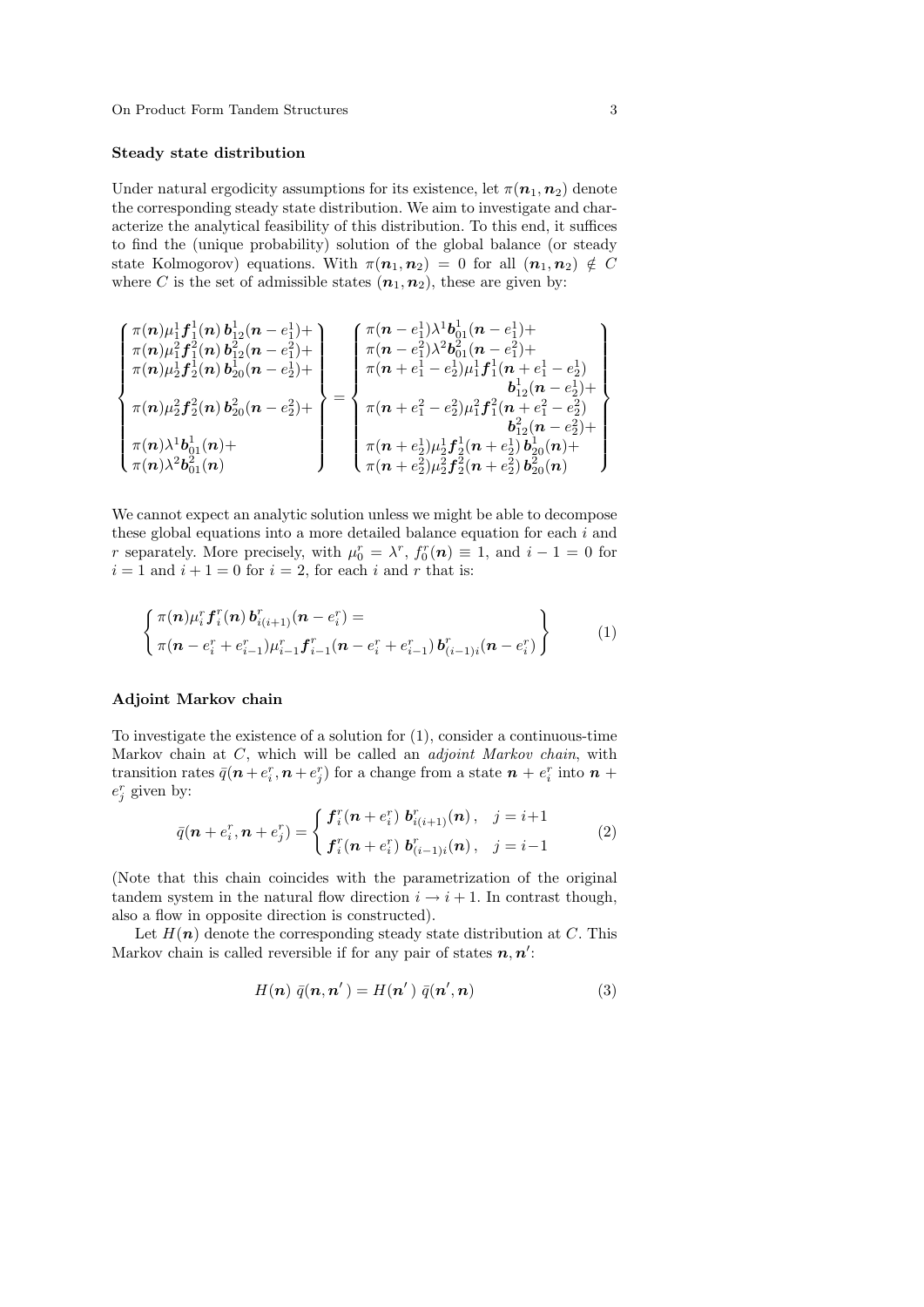**Result 1.** There exists a solution  $\pi(n)$  which satisfies the station-class balance relation  $(1)$  for each  $(i, r)$  if and only if the adjoint Markov chain is reversible. In that case, with c a normalizing constant:

$$
\pi(\boldsymbol{n}) = c \, H(\boldsymbol{n}) \prod_{i} \prod_{r} \left[ \frac{1}{\mu_i^r} \right]^{n_i^r} \tag{4}
$$

Result 1 is verified directly by substitution in the balance equations (1) for each  $(i, r)$  separately. It characterizes the existence of a product form solution by means of *reversibility*, despite the fact that the systems itself is non-reversible.

Reversibility characterization. The major advantage of result 1 is that it enables one to verify the existence of a (product form) solution of the form (4), by simply investigating the existence of a reversible solution  $H(\cdot)$ . This in turn, can be verified by the so-called Kolmogorov criterion for reversibility (see [8]). In the present case that is, as based upon just the transition rates (2). This can also be achieved by checking whether for any  $n \in C$ :

$$
H(n) = c \prod_{k=0}^{K-1} \left[ \frac{\bar{q}(n_k \to n_{k+1})}{\bar{q}(n_{k+1} \to n_k)} \right]
$$
(5)

for any path  $n_0 \to n_1 \to \ldots \to n_K \to n$  (for which the denominator is positive). Either of these checks in turn can generally be reduced to basic cycles or short paths that directly suggest a necessary form of  $H(\cdot)$  and a decomposition in a service and routing component, satisfying:

$$
\left[\frac{H(\boldsymbol{n}+e_i^r)}{H(\boldsymbol{n}+e_j^r)}\right] = \left[\frac{\boldsymbol{f}_j^r(\boldsymbol{n}+e_j^r)}{\boldsymbol{f}_i^r(\boldsymbol{n}+e_i^r)}\right] \left[\frac{\boldsymbol{b}_{ji}^r(\boldsymbol{n})}{\boldsymbol{b}_{ij}^r(\boldsymbol{n})}\right]
$$
(6)

### Literature

The concept of an adjoint (artificial) Markov chain to characterize the existence (or not) of a product form solution has first been introduced and exploited in Hordijk and Van Dijk [1]. A further extension and generalization to job-locally balanced networks has been developed in Hordijk and van Dijk [3]. And also extensions to partial balance results such as for decomposition and multiple movements have been established (e.g. [11], [12]).

The product form characterization presented above can be regarded as a multi-class extension of Hordijk and Van Dijk [1] and Van Dijk [10]. This multi-class extension may still lead to novel applications of present-day practical interest. In essence though, these results rely upon the pioneering work in the aforementioned references by Arie Hordijk.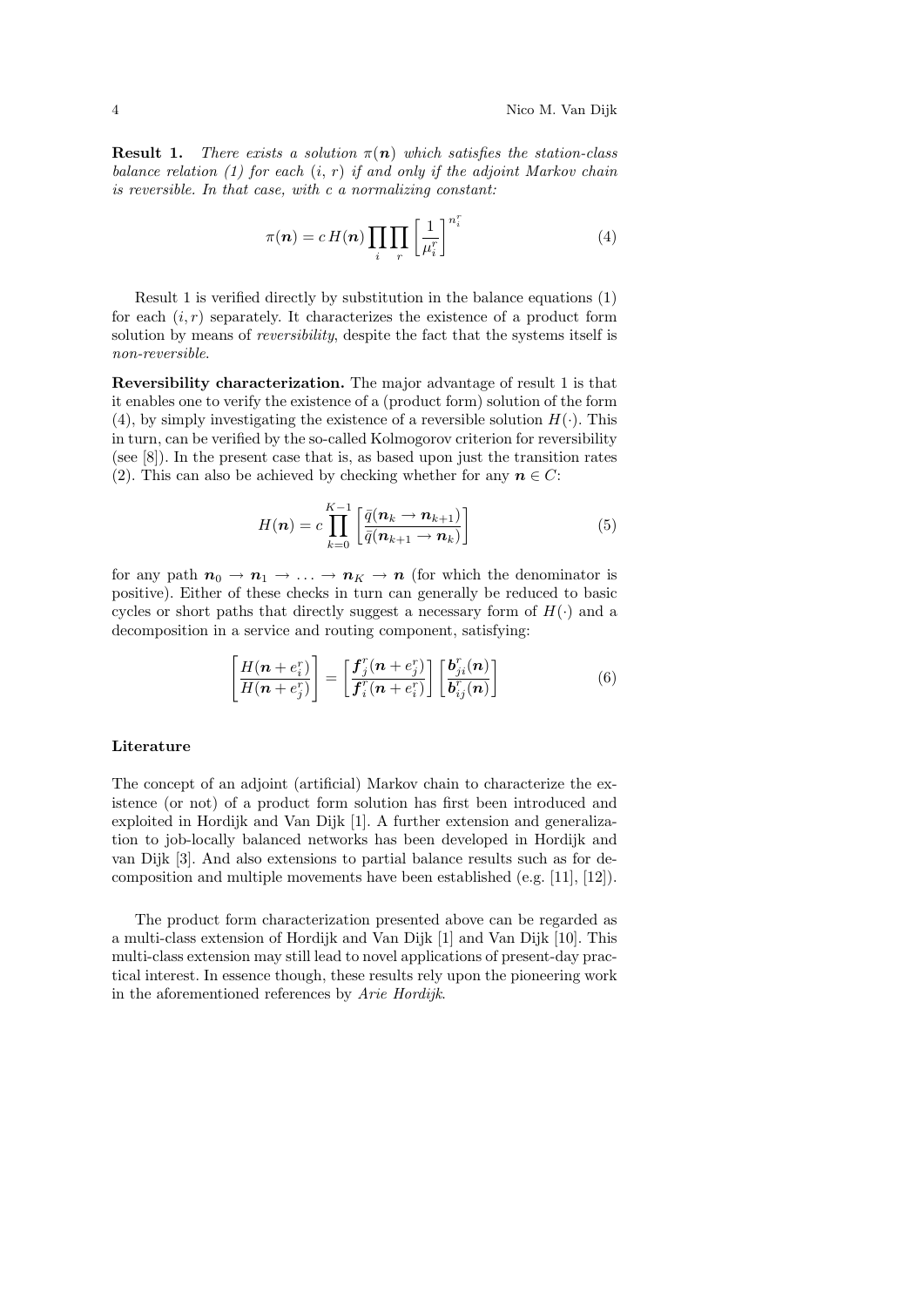Remark (Insensitivity) A PF related aspect to which A. Hordijk also contributed is that of insensitivity (Hordijk and Schassberger [7], Hordijk and Van Dijk [3], [4]). Most notably, the class of symmetric and insensitive disciplines (cf. [8], [13]) was extended in Hordijk and Van Dijk [2].

## 3 Special Cases

In this section some special cases will be presented for each of which the reversibility condition of result 1 is satisfied so that the product form applies. The verification of this condition with the specific form of  $H(\cdot)$  presented, is referred to or left to the reader. In each case, we focus on only one specific aspect but any combination of them is easily concluded. The functions not mentioned are standardly parameterized by:

$$
\begin{cases}\n\boldsymbol{b}_{ij}^r(\boldsymbol{n}) = 1 & \forall i, j, r, \boldsymbol{n} \text{ and} \\
\boldsymbol{f}_i^r(\boldsymbol{n}_1, \boldsymbol{n}_2) = f_i^r(n_i^r) & \forall i, r.\n\end{cases} \tag{7}
$$

Let

$$
F(n) = \prod_{i} \prod_{r} \left[ \prod_{k=1}^{n_i^r} f_i^r(k) \right]^{-1} \tag{8}
$$

Case 1 (Blocking by total station populations) Assume that

$$
\bm{b}_{i(i+1)}^r(\bm{n}_1,\bm{n}_2)=\bm{b}_{i+1}(n_1,n_2)
$$

As can be concluded directly from the proof in Hordijk and Van Dijk [1], the reversibility condition (3) now reduces to:

$$
\mathbf{b}_1(n_1+1,n_2)\mathbf{b}_2(n_1,n_2+1)\mathbf{b}_0(n_1,n_2)
$$
  
=  $\mathbf{b}_1(n_1,n_2+1)\mathbf{b}_2(n_1,n_2)\mathbf{b}_0(n_1+1,n_2)$  (9)

For the natural situation with finite capacity constraints  $N_i$  condition (9) is clearly violated by a standard blocking function:  $\mathbf{b}_i(n_1, n_2) = \mathbf{1}_{(n_i+1 \leq N_i)}$ . However, with these finite capacity constraints, condition (9) can still be satisfied by setting  $\mathbf{b}_i(n_1, n_2) = \mathbf{1}_{(n_i \leq N_i, n_{i+1} \leq N_{i+1})}$  (where  $N_0 = \infty$ ) with

$$
H(n) = \mathbf{1}_{(n \in C)} F(n) \text{ with}
$$
  

$$
C = \{n | n_1 \le N_1, n_2 \le N_2, n_1 + n_2 \ne N_1 + N_2\}.
$$
 (10)

This type of product form result, as initiated in Hordijk and Van Dijk [1], has also led to product form bounds for non-product form systems (e.g. [5],  $[6]$  for overflow and  $[10]$ ,  $[15]$ ,  $[16]$ ,  $[17]$  for production line structures).

Remark (Reversible routing) Note that a PF condition of a reversible routing as in [8] and [14] is necessarily violated by any tandem structure.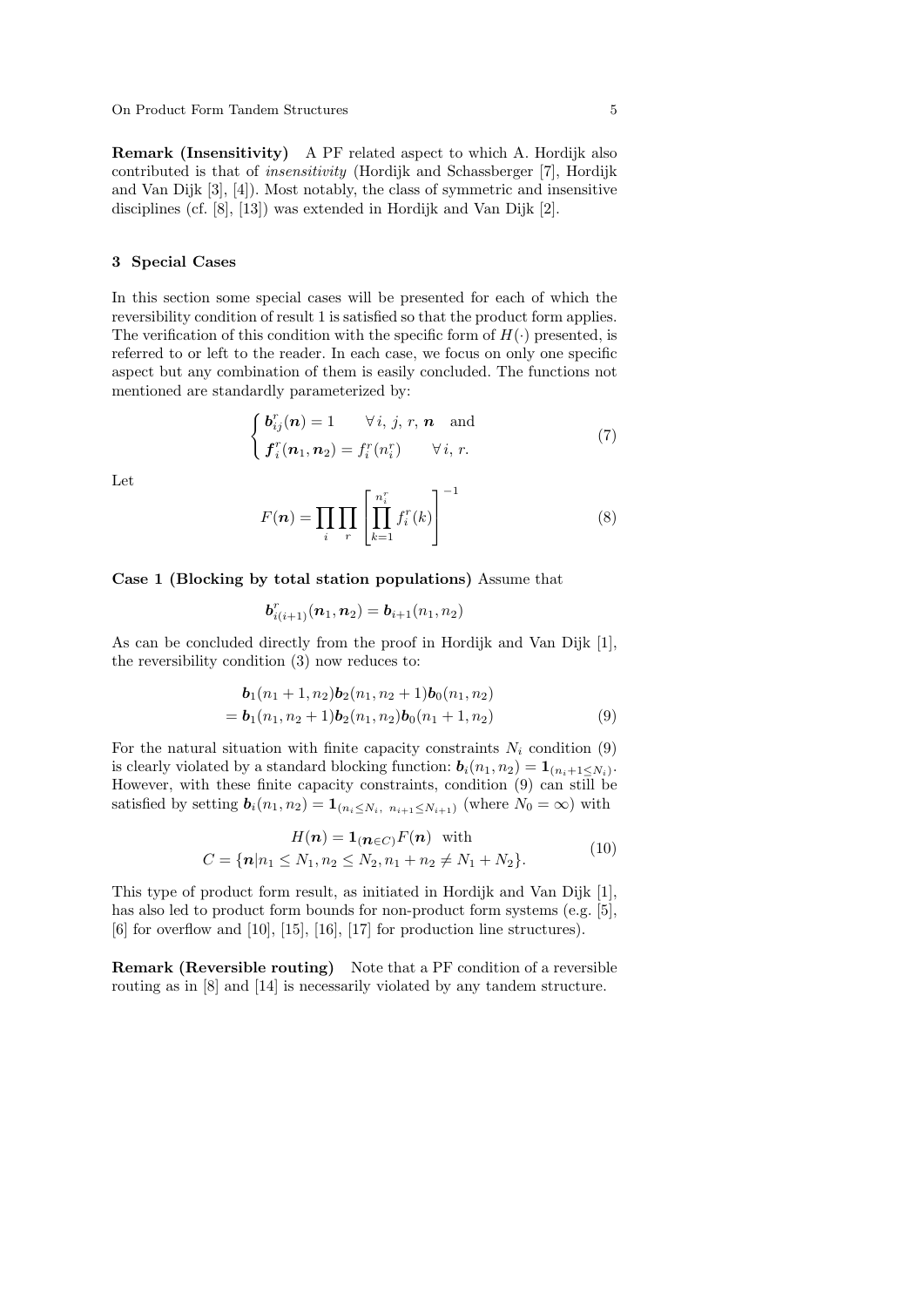Case 2 (Unproportional Processor Sharing) As an extension of standard processor sharing disciplines for one service location, in present-day service structures, such as internet (cf.  $[19]$ ), a single service entity may have to share its capacity over multiple service stations or job-classes as parameterized by:

$$
\boldsymbol{f}_i^r(\boldsymbol{n}_1, \boldsymbol{n}_2) = \boldsymbol{\Phi}(n_1 + n_2) \, \boldsymbol{s}_i(n_i | n_1 + n_2), \qquad i = 1, 2, \quad r = 1, 2 \qquad (11)
$$

where  $\Phi(\cdot)$  represents the total service capacity of the service entity and where  $s_i(\cdot|\cdot)$  represents the fraction of this capacity allocated to station i. A processor sharing which would allocate capacity over both stations proportional to the workloads present as recently reported in ([18]) is hereby included by:  $s_i(n_i|n_1 + n_2) = \frac{n_i}{n_1 + n_2}$ . But also unproportional sharing functions over both stations might still retain the invariance condition (5), for example:

$$
s_i(n_i|n_1+n_2) = \begin{cases} \frac{2}{3} & i=1, \quad \frac{1}{3} & i=2, \quad n_1 > n_2 \\ \frac{1}{3} & i=1, \quad \frac{2}{3} & i=2, \quad n_1 < n_2 \\ \frac{1}{3} & i=1,2 \quad n_1 = n_2 \end{cases} \tag{12}
$$

(Note that a capacity of  $\frac{1}{3}$  is lost when  $n_1 = n_2$ ). Condition (5) or (6) can now be verified with

$$
H(n) = \left[\prod_{k=1}^{n_1+n_2} \Phi(k)\right]^{-1} \left[2^{\max(n_1, n_2)}\right]^{-1} [3]^{n_1+n_2}
$$
 (13)

This unproportional processor sharing product form has not been reported (cf. [18]) and is still topical such as for internet modeling (cf. [19]).

Similar unreported product form results (e.g. as of the form in (12)) can also be concluded when the processor capacity is shared over different job-classes, such as for voice and data in circuit switched or mobile communications.

Case 3 (Access blocking) As another present day feature in (tele)communications different access or allocation schemes and limitations might be in order for different job-classes, such as illustrated below for circuit switched (direct end-to-end connections) or packet switched (via intermediate stages) communication structures. To this end, with  $z<sup>r</sup>$  the total number of class-r jobs, let

$$
\begin{cases}\n\bm{b}_{01}^r(\bm{n}) = \bm{A}^r(z^1, z^2) \\
\bm{b}_{10}^r(\bm{n}) = \bm{b}_{20}^r(\bm{n}) = \bm{D}^r(z^1, z^2)\n\end{cases}
$$
\n(14)

Here

 $A^r(\cdot, \cdot)$  is to be seen as an access (or arrival) blocking function while  $\mathbf{D}^r(\cdot,\cdot)$  as a delay function for class-r jobs. (One may standardly think of  $\mathbf{D}^r(\cdot,\cdot) \equiv 1$  but below also an example will be given with  $\mathbf{D}^r(\cdot,\cdot) = 0$ .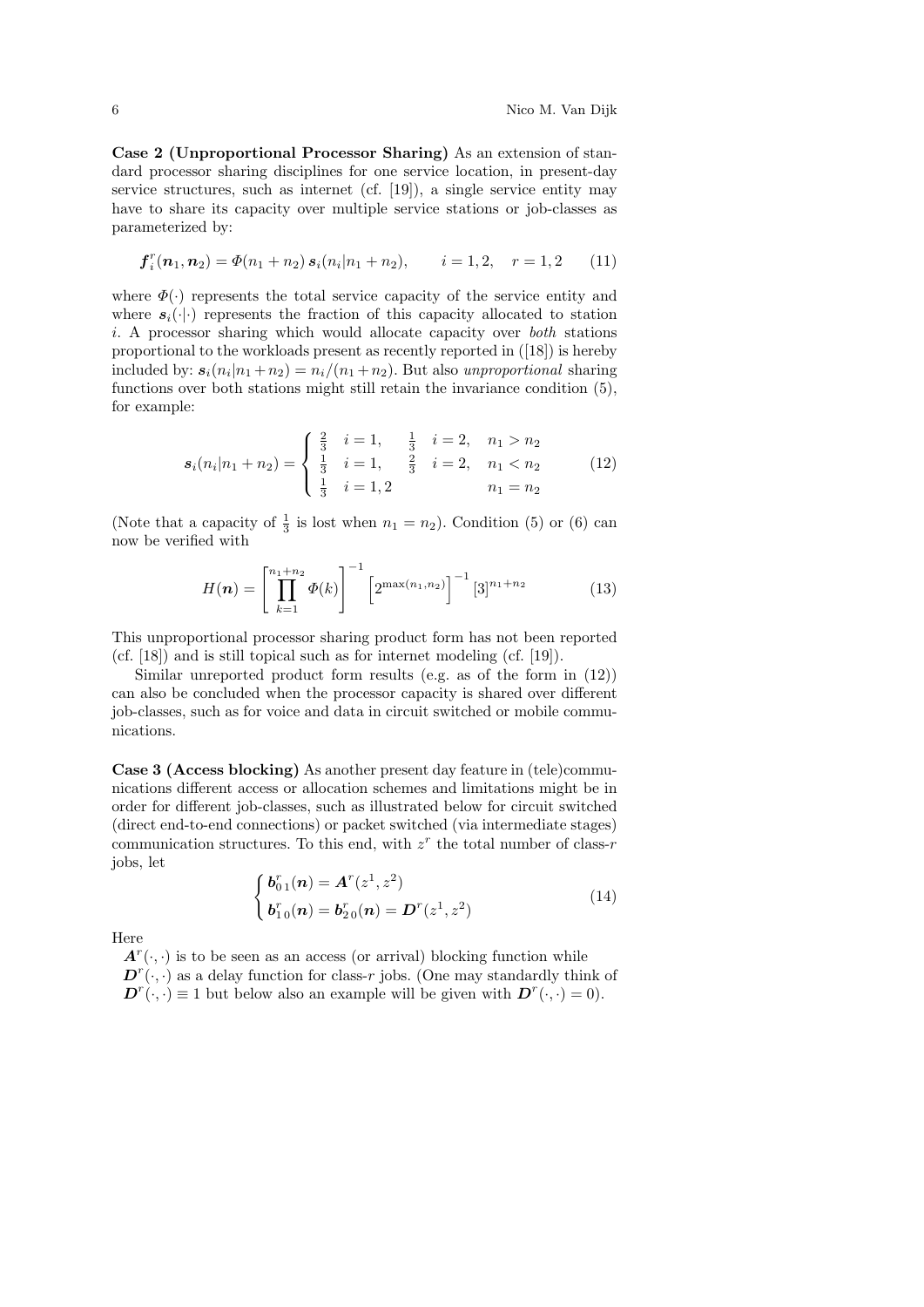On Product Form Tandem Structures 7

Let  $v(z^1, z^2) = (1, \ldots, 1, 2, \ldots, 2)$  denote the vector with the first  $z^1$  components equal to 1 and the next  $z^2$  equal to 2. Furthermore, for a vector  $(r_1, r_2, ..., r_t)$  with  $r_i = 1$  or 2 for all *i*, let  $z^r(r_1, r_2, ..., r_t)$  denote the number of components equal to  $r (r = 1, 2)$ .

The invariance condition (5) can then be shown to be equivalent to the existence of a function  $P(z^1, z^2)$  such that for any configuration  $(z^1, z^2)$ :

$$
P(z^1, z^2) = \prod_{k=1}^{z^1 + z^2} \left[ \frac{\mathbf{A}^{r_k} \left( z^1(r_1, r_2, ..., r_t), z^2(r_1, r_2, ..., r_t) \right)}{\mathbf{D}^{r_k} \left( z^1(r_1, r_2, ..., r_t), z^2(r_1, r_2, ..., r_t) \right)} \right]
$$
(15)

for any permutation  $(r_1, r_2, \ldots, r_{z^1+z^2})$  from  $v(z^1, z^2)$  for which the denominator is positive and under the assumption that there is at least one permutation for which the denominator is positive. Furthermore, in this case  $H(n) = F(n)P(z^1, z^2).$ 

**Example 1:** A rich class of (tele)communication examples (e.g. circuit switch), in which case (15) is trivially satisfied with  $P(\cdot, \cdot) \equiv 1$  is provided by:

$$
\begin{Bmatrix}\n\mathbf{A}^r(z^1, z^2) = \mathbf{1}_{(\mathbf{z} + e^r \in C)} \text{ and } \mathbf{D}^r(\mathbf{z}) \equiv 1 \text{ provided:} \\
z \in C \Rightarrow \mathbf{z} - e^r \in C \ (\forall r) \text{ i.e.} \\
C \text{ is coordinate convex}\n\end{Bmatrix}
$$
\n(16)

**Example 2:** As some sort of priority example for which  $(15)$  is also satisfied with  $P(\cdot, \cdot) \equiv 1$ , type 2 jobs might not be accepted and handled (block and stop type 2 services) where the workload of type 1 jobs exceeds some threshold  $M^1$  by:

$$
\begin{cases}\nA^{2}(z^{1}, z^{2}) = D^{2}(z^{1}, z^{2}) = \mathbf{1}_{(z^{1} \le M^{1})} \\
H(\mathbf{n}) = F(\mathbf{n})\n\end{cases}
$$
\n(17)

### Retrospection

The pioneering work of Arie Hordijk in the field of stochastic and queueing networks has led to a number of research directions and practical results:

- partial balance insights for product form characterizations,
- secure analytic performance bounds and
- insensitivity results.

 $\overline{\phantom{a}}$ 

His intuitive and fundamental probabilistic approach has been essential to establish these results. The author is most grateful to him for the stimulating collaboration in these research directions. Some special locations and occasions at which crucial steps for this research have been made are deeply kept in memory.